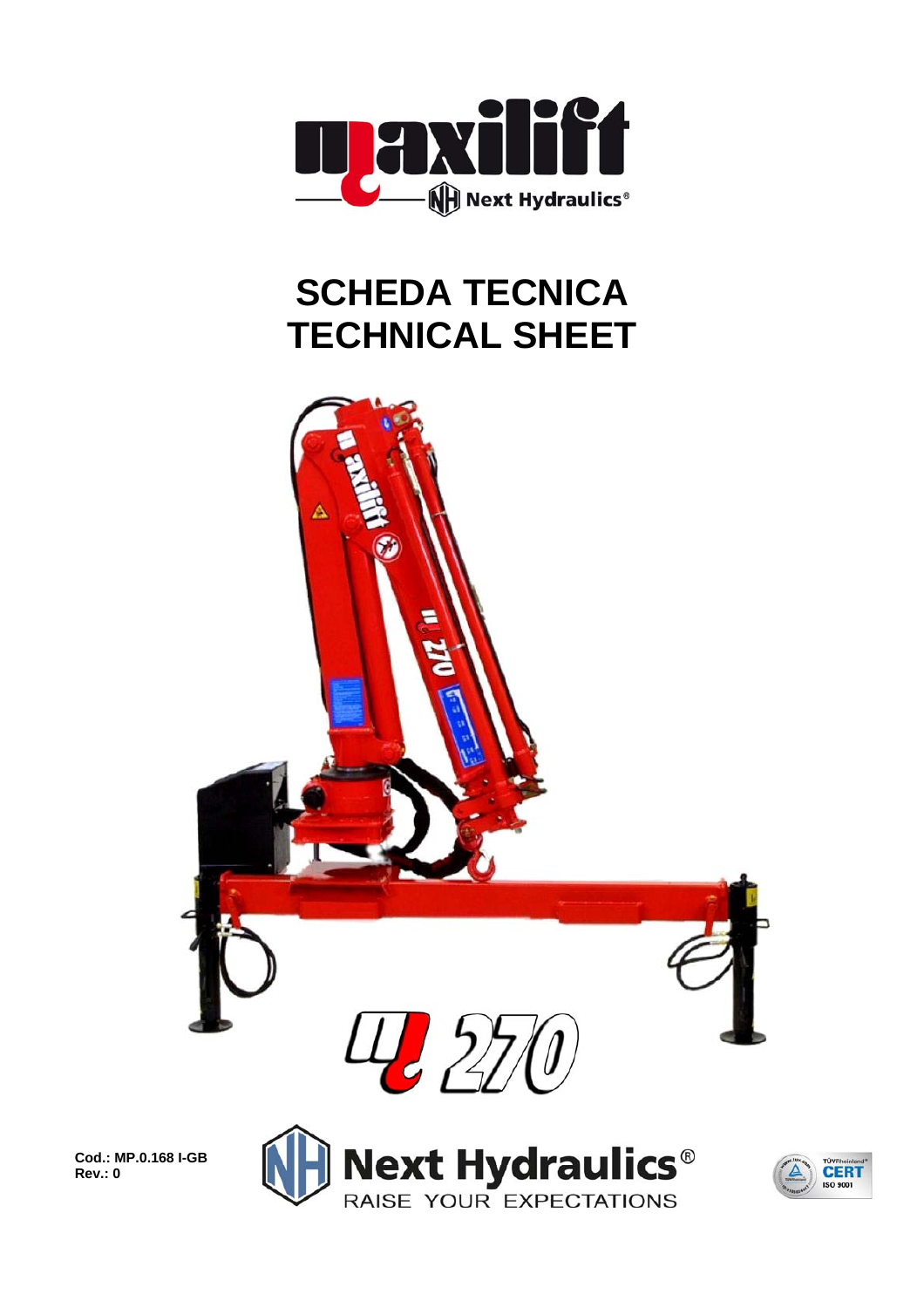





 $\circ$ 

 $\mathsf D$ 

| <b>GRU - CRANE</b> | А   | в   | C   | D    | max  |  |
|--------------------|-----|-----|-----|------|------|--|
| <b>ML 270.2</b>    | 530 | 130 | 860 | 620  | 3200 |  |
| ML 270.3           | 540 | 150 | 940 | 940  | 4200 |  |
| <b>ML 270L.2</b>   | 570 | 220 | 880 | 770  | 3800 |  |
| <b>ML 270L.3</b>   | 590 | 260 | 970 | 1170 | 5000 |  |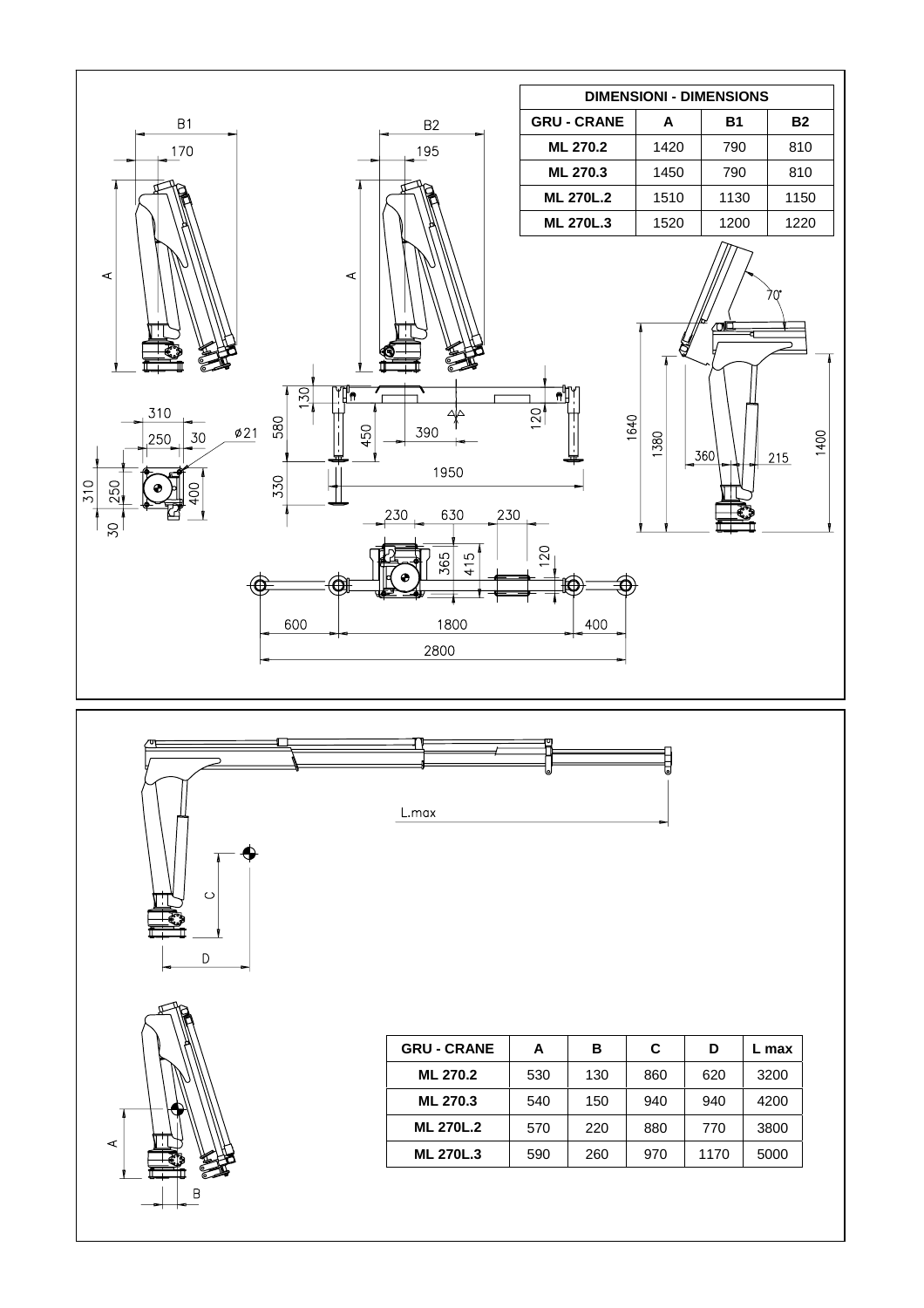|                                                  |             | <b>VERSIONE - VERSION</b> |          |        |                       |  |  |
|--------------------------------------------------|-------------|---------------------------|----------|--------|-----------------------|--|--|
| <b>DATI TECNICI - TECHNICAL DATA</b>             | <b>U.M.</b> | <b>ML 270.2</b>           | ML 270.3 |        | ML 270L.2   ML 270L.3 |  |  |
| CAPACITA' DI SOLLEVAMENTO                        | kNm         | 25                        |          |        |                       |  |  |
| <b>CRANE RATING</b>                              |             |                           |          |        |                       |  |  |
| N° SFILATE STANDARD<br>(IDRAULICHE)              |             | 2H                        | ЗH       | 2H     | 3H                    |  |  |
| <b>STANDARD EXTENSIONS Nr</b><br>(HYDRAULICS)    | $N^{\circ}$ |                           |          |        |                       |  |  |
| <b>SBRACCIO STANDARD</b>                         |             |                           |          |        |                       |  |  |
| STANDARD OUTREACH                                | m           | 3.20                      | 4.20     | 3.80   | 5.00                  |  |  |
| ANGOLO DI ROTAZIONE                              | $\circ$     | $360^\circ$               |          |        |                       |  |  |
| <b>SLEWING ANGLE</b>                             |             |                           |          |        |                       |  |  |
| <b>INCLINAZIONE MASSIMA</b>                      | $\circ$     | $5^{\circ}$               |          |        |                       |  |  |
| <b>MAXIMUM ANGLE SLOPE</b>                       |             |                           |          |        |                       |  |  |
| COPPIA DI ROTAZIONE                              | <b>kNm</b>  |                           |          |        |                       |  |  |
| <b>SLEWING TORQUE</b>                            |             | 3.5                       |          |        |                       |  |  |
| ALTEZZA SOLLEVAMENTO MAX. DALLA BASE             | m           | 4.30                      | 5.20     | 4.80   | 5.90                  |  |  |
| MAX. LIFTING HEIGHT FROM CRANE BASE              |             |                           |          |        |                       |  |  |
| PORTATA CONSIGLIATA                              | l/min       | $10 \div 12$              |          |        |                       |  |  |
| SUGGESTED OIL FLOW                               |             |                           |          |        |                       |  |  |
| PRESSIONE MAX. DI ESERCIZIO                      | bar         | 220                       |          |        |                       |  |  |
| <b>MAX. WORKING PRESSURE</b>                     |             |                           |          |        |                       |  |  |
| PESO GRU BASE<br>VERS. H                         |             | 225                       | 255      | 235    | 270                   |  |  |
| <b>BASIC CRANE WEIGHT</b><br>VERS. E             | kg          | 245                       | 275      | 255    | 290                   |  |  |
| PESO BASAMENTO CON STABILIZZATORI ESTENDIBILI    |             | $102 \div 109$            |          |        |                       |  |  |
| BASE WEIGHT WITH EXTENDABLE STABILIZERS          | kg          |                           |          |        |                       |  |  |
| PESO TRAVERSA 2 STABILIZZATORI ESTENDIBILI       |             | $69 + 83$                 |          |        |                       |  |  |
| <b>BEAM WEIGHT WITH 2 EXTENDABLE STABILIZERS</b> | kg          |                           |          |        |                       |  |  |
| ASSORBIMENTO MOTORE GRU ELETTROIDR, 12V          | A           |                           |          |        |                       |  |  |
| MOTOR ABSORPTION FOR ELECTROHYDR. CRANE 12V      | min/max     | 80/240                    | 80/240   | 80/240 | 80/240                |  |  |
| ASSORBIMENTO MOTORE GRU ELETTROIDR. 24V          | A           |                           |          |        | 50/150                |  |  |
| MOTOR ABSORPTION FOR ELECTROHYDR. CRANE 24V      | min/max     | 50/150                    | 50/150   | 50/150 |                       |  |  |

| <b>SPECIFICHE ARGANO - WINCH SPECIFICATIONS</b>         | <b>U.M.</b> |     |  |  |  |
|---------------------------------------------------------|-------------|-----|--|--|--|
| ARGANO TIRO DIRETTO MAX. (3°STRATO)                     |             | 700 |  |  |  |
| MAX. WINCH SINGLE LINE CAPACITY (3 <sup>rd</sup> LAYER) | kg          |     |  |  |  |
| <b>DIAMETRO FUNE</b>                                    |             |     |  |  |  |
| ROPE DIAMETER                                           | mm          |     |  |  |  |
| LUNGHEZZA FUNE                                          |             |     |  |  |  |
| ROPE LENGTH                                             | m           | 25  |  |  |  |
| PESO KIT ARGANO                                         |             |     |  |  |  |
| WINCH KIT WEIGHT                                        | kg          | 70  |  |  |  |

| <b>VERSIONE - VERSION</b> | <b>DESCRIZIONE</b> | <b>DESCRIPTION</b> |
|---------------------------|--------------------|--------------------|
| "F" 12V                   | ELETTROIDRAULICA   | ELECTROHYDRAULIC   |
| "F" 24V                   | ELETTROIDRAULICA   | ELECTROHYDRAULIC   |
| "Н"                       | <b>IDRAULICA</b>   | <b>HYDRAULIC</b>   |

|              |                          |                  |       | <b>TEMPI DI FUNZIONAMENTO</b>       | <b>OPERATING TIMES</b>                         |       |        |                                                |       |       |        |        |
|--------------|--------------------------|------------------|-------|-------------------------------------|------------------------------------------------|-------|--------|------------------------------------------------|-------|-------|--------|--------|
| VERS.        | ROTAZ.<br>SLEW.<br>(rpm) | SOLLEV.<br>LIFT. | (sec) | <b>DISCESA</b><br>LOWERING<br>(sec) | <b>USCITA</b><br><b>EXTENSION OUT</b><br>(sec) |       |        | <b>RIENTRO</b><br><b>EXTENSION IN</b><br>(sec) |       |       |        |        |
|              |                          | p min            | p max |                                     | 270.2                                          | 270.3 | 270L.2 | 270L.3                                         | 270.2 | 270.3 | 270L.2 | 270L.3 |
| "E" 12/24V   | 2.4                      | 7                | 30    | 16                                  | 16                                             | 23    | 19     | 28                                             | 8     | 13    | 9      | 15     |
| "Н"<br>(PTO) | 2.7                      |                  | ⇁     | 16                                  | 16                                             | 23    | 19     | 28                                             | 8     | 13    | 9      | 15     |

p min: pressione min. di esercizio – min. working pressure p max: pressione max. di esercizio – max. working pressure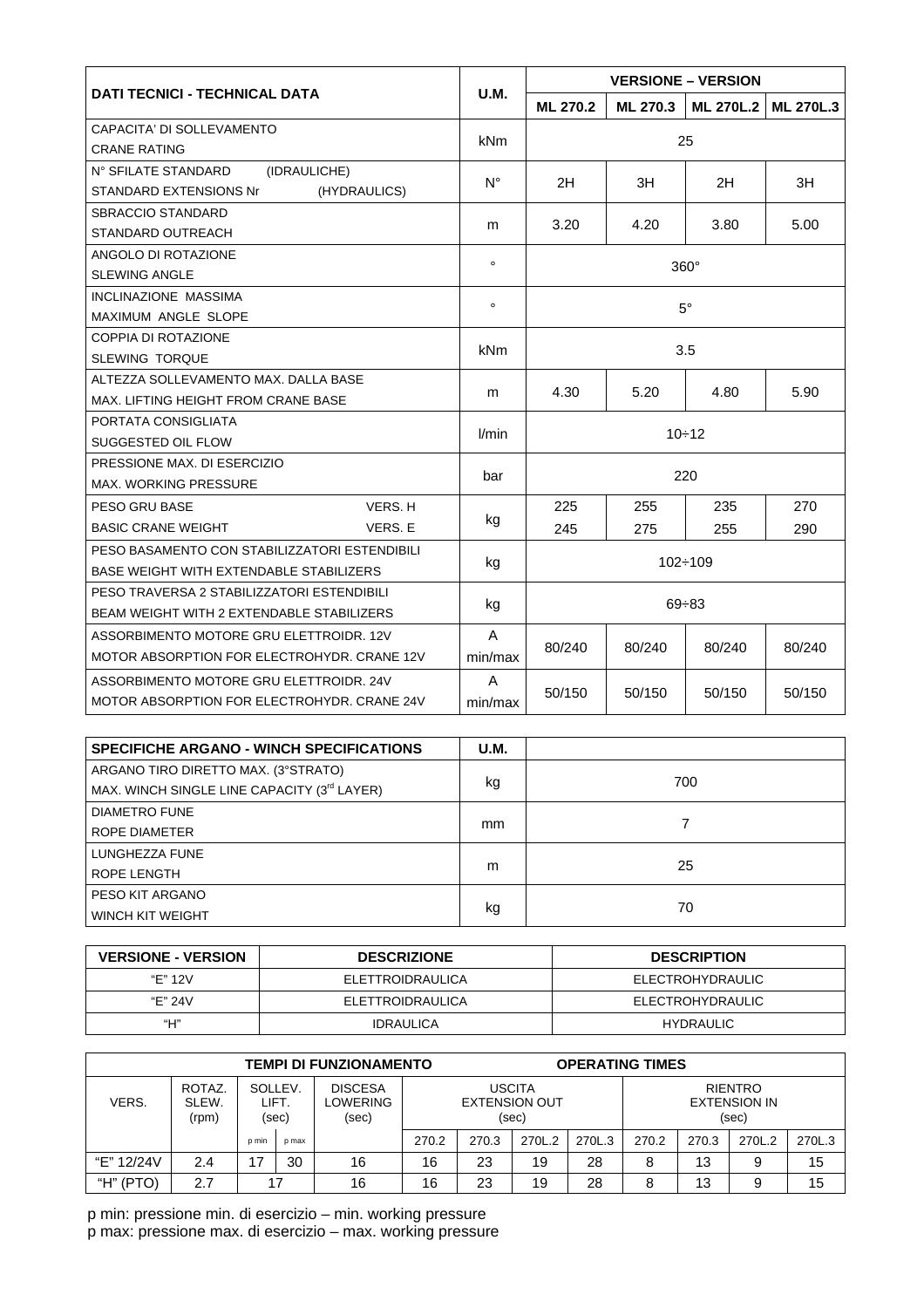

Nelle versioni "**SC**" e "**LM**", le prolunghe meccaniche non sono controllate dal limitatore In the "**SC**" and "**LM**" versions, the mechanical extensions are not controlled by the load limiter